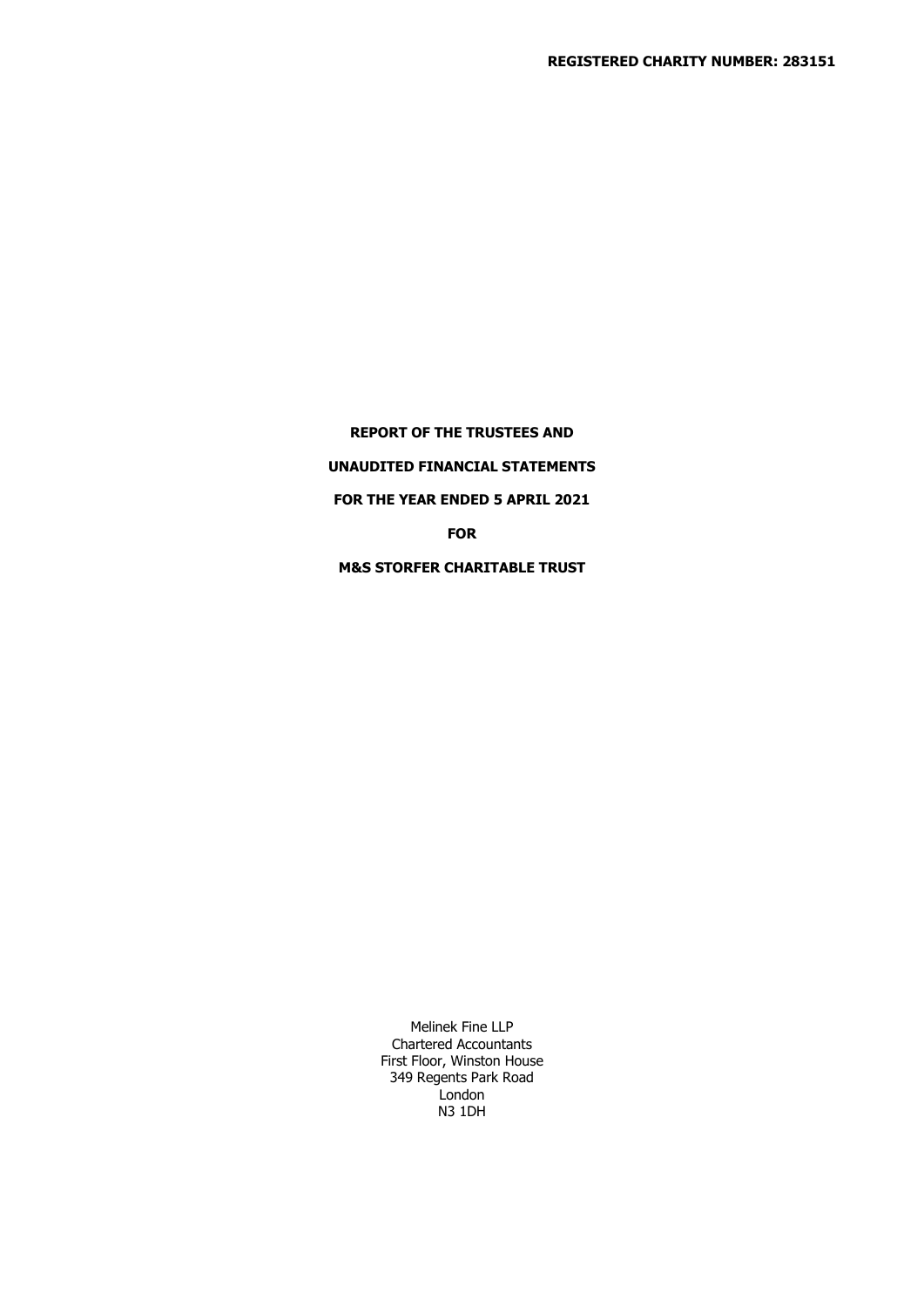## **CONTENTS OF THE FINANCIAL STATEMENTS FOR THE YEAR ENDED 5 APRIL 2021**

|                                          |   | Page   |  |  |
|------------------------------------------|---|--------|--|--|
| <b>Report of the Trustees</b>            |   | 1 to 2 |  |  |
| <b>Independent Examiner's Report</b>     |   | 3      |  |  |
| <b>Statement of Financial Activities</b> |   | 4      |  |  |
| <b>Balance Sheet</b>                     |   | 5      |  |  |
| <b>Notes to the Financial Statements</b> | 6 |        |  |  |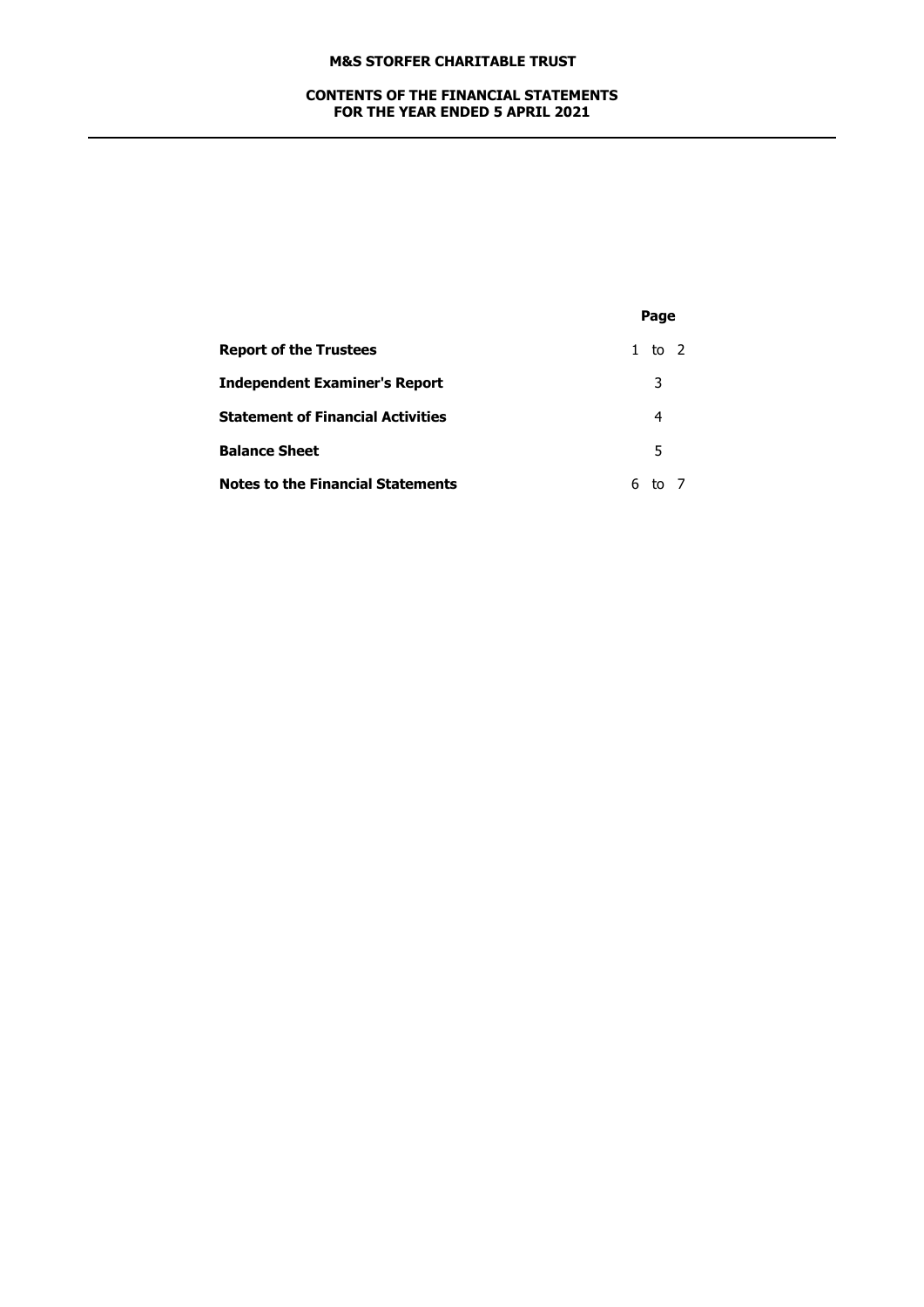## **REPORT OF THE TRUSTEES FOR THE YEAR ENDED 5 APRIL 2021**

The trustees present their report with the financial statements of the charity for the year ended 5 April 2021. The trustees have adopted the provisions of Accounting and Reporting by Charities: Statement of Recommended Practice applicable to charities preparing their accounts in accordance with the Financial Reporting Standard applicable in the UK and Republic of Ireland (FRS 102) (effective 1 January 2019).

### **OBJECTIVES AND ACTIVITIES**

## **Objectives and aims**

The charity was established with the following principal objectives:

- i) To advance Orthodox Jewish Education.
- ii) To advance the religion of the Jewish faith in accordance with the Orthodox practice.
- iii) The relief of poverty.
- iv) Such other purposes as are recognised by the law of England and Wales as charitable.

The Trust Deed gives the trustees the power to apply the funds in such a manner as they think fit for the benefit of any of the above objectives.

#### **Public benefit**

The Trustees confirm that they have referred to the guidance contained in the Charity Commission's general guidance on public benefit when reviewing the Trust's aims and objectives and in planning future activities and setting the grantmaking policy.

#### **Grantmaking**

The trustees will meet monthly to consider grants and donations to be made by the Trust. The trustees will visit institutions which are in receipt of more substantial donations to satisfy themselves as to how such donations are being applied. Larger donations are generally only made to fund capital projects.

The Trust does not employ any employees and all the administration is handled by the Trustees without charge.

## **ACHIEVEMENT AND PERFORMANCE**

### **Charitable activities**

The trustees are pleased to report that the Trust was able to continue its support in the furtherance of all its objectives.

During the year, the Trust made grants to charitable institutions totalling 140,140 (2020: £247,059). A summary of the grants to institutions can be found on page 6. Grants are made after consideration by the trustees to ensure that they are made in line with the charitable objectives above.

#### **Fundraising activities**

The Trust does not enjoy a separate endowment and relies on donations from individuals and companies.

## **FINANCIAL REVIEW**

## **Reserves policy**

During the year the charity received incoming resources of £108,450 (2020: £217,334) and paid administrative costs of £900 (2020: £1,040) leaving net funds before grants of 145,388 (2020: £285,037). From these loans and accumulated funds a sum of £140,140 (2020: 247,059) was granted in furtherance of the charity's objectives. The trustees are satisfied with the results and activities during the year and do not anticipate any significant changes in the forthcoming year. The surplus carried forward at the end of the year amounted to £5,248 (2020: 37,838).

#### **FUTURE PLANS**

The trustees intend to continue providing grants and donations as it has in past years.

#### **STRUCTURE, GOVERNANCE AND MANAGEMENT**

#### **Governing document**

The charity is constituted under a Trust Deed dates 1 April 1981 and is registered with the Charity Commission under charity number 283151.

#### **Organisational structure**

The Trust Deed does not provide for a minimum number of trustees of which there are currently two. Where there is a requirement for new trustees these would be identified and appointed by the existing trustees. The existing trustees are the original founding trustees of the Trust.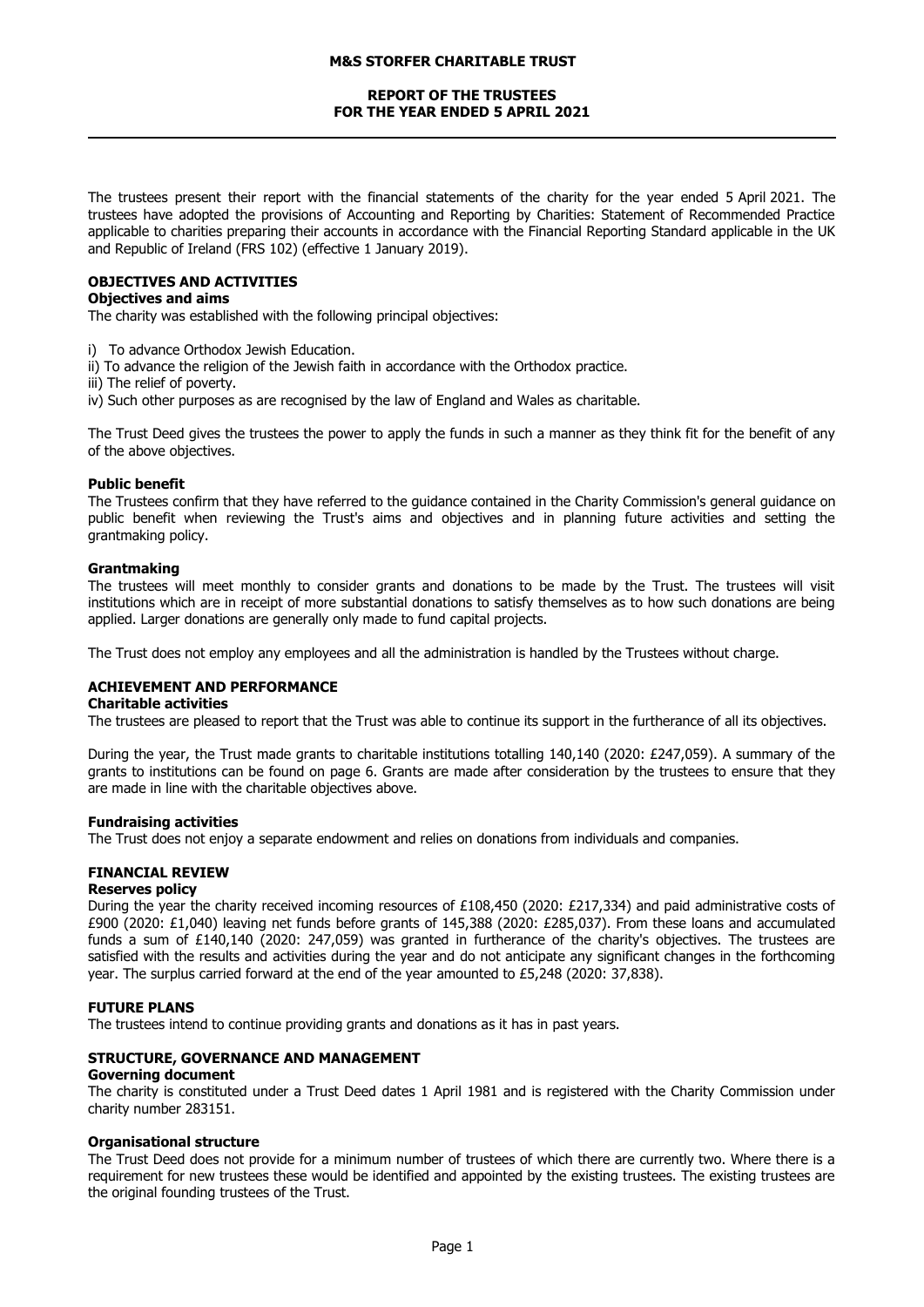## **REPORT OF THE TRUSTEES FOR THE YEAR ENDED 5 APRIL 2021**

# **REFERENCE AND ADMINISTRATIVE DETAILS**

**Registered Charity number** 283151

## **Principal address**

1 Linfield Close London NW4 1BZ

## **Trustees**

Mr M Storfer Mrs S Storfer

## **Independent Examiner**

Mr Daniel Fine, FCA Melinek Fine LLP Chartered Accountants First Floor, Winston House 349 Regents Park Road London N3 1DH

Approved by order of the board of trustees on 10 January 2022 and signed on its behalf by:

Mr M Storfer - Trustee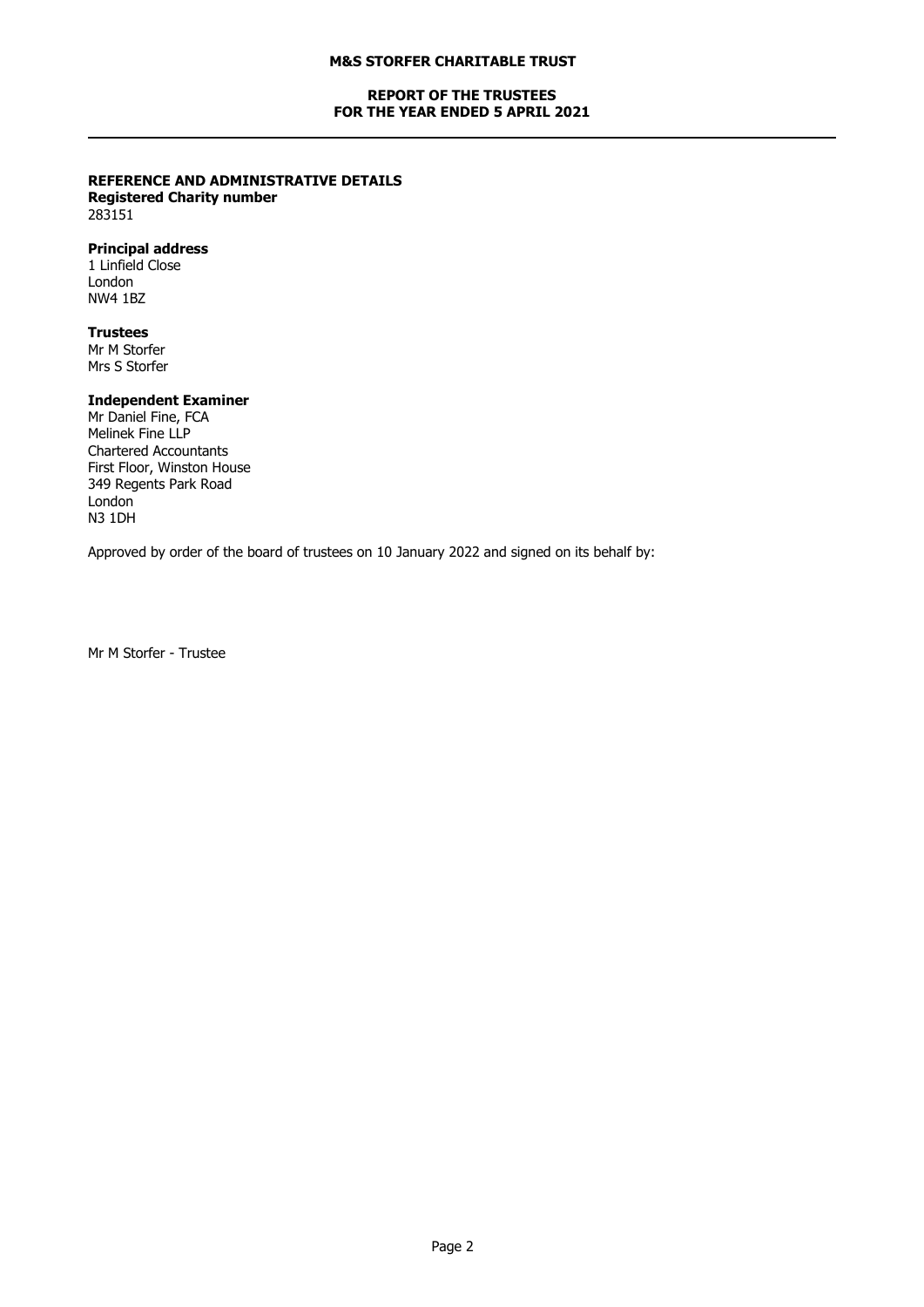## **Independent examiner's report to the trustees of M&S Storfer Charitable Trust**

I report to the charity trustees on my examination of the accounts of M&S Storfer Charitable Trust (the Trust) for the year ended 5 April 2021.

### **Responsibilities and basis of report**

As the charity trustees of the Trust you are responsible for the preparation of the accounts in accordance with the requirements of the Charities Act 2011 ('the Act').

I report in respect of my examination of the Trust's accounts carried out under section 145 of the Act and in carrying out my examination I have followed all applicable Directions given by the Charity Commission under section 145(5)(b) of the Act.

### **Independent examiner's statement**

I have completed my examination. I confirm that no material matters have come to my attention in connection with the examination giving me cause to believe that in any material respect:

- 1. accounting records were not kept in respect of the Trust as required by section 130 of the Act; or
- 2. the accounts do not accord with those records; or
- 3. the accounts do not comply with the applicable requirements concerning the form and content of accounts set out in the Charities (Accounts and Reports) Regulations 2008 other than any requirement that the accounts give a true and fair view which is not a matter considered as part of an independent examination.

I have no concerns and have come across no other matters in connection with the examination to which attention should be drawn in this report in order to enable a proper understanding of the accounts to be reached.

Mr Daniel Fine, FCA Melinek Fine LLP Chartered Accountants First Floor, Winston House 349 Regents Park Road London N3 1DH

10 January 2022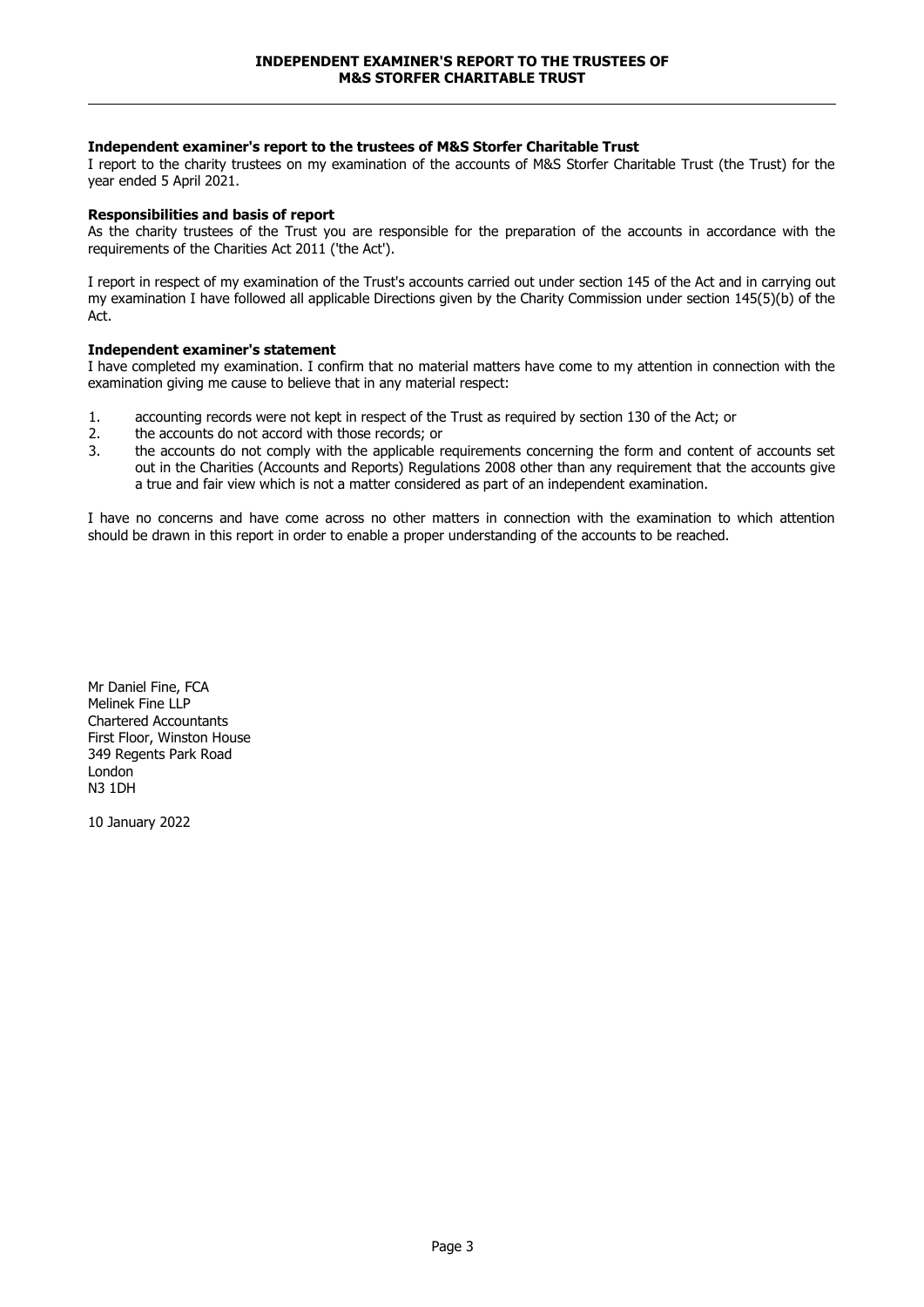## **STATEMENT OF FINANCIAL ACTIVITIES FOR THE YEAR ENDED 5 APRIL 2021**

|                                                             | <b>Notes</b> | 2021<br><b>Unrestricted</b><br>fund<br>£ | 2020<br>Total<br>funds<br>£ |
|-------------------------------------------------------------|--------------|------------------------------------------|-----------------------------|
| <b>INCOME AND ENDOWMENTS FROM</b><br>Donations and legacies |              | 108,450                                  | 217,334                     |
| <b>EXPENDITURE ON</b>                                       |              |                                          |                             |
| <b>Charitable activities</b><br>Charitable activities       |              | 141,040                                  | 248,099                     |
| <b>NET INCOME/(EXPENDITURE)</b>                             |              | (32, 590)                                | (30, 765)                   |
| <b>RECONCILIATION OF FUNDS</b>                              |              |                                          |                             |
| <b>Total funds brought forward</b>                          |              | 37,838                                   | 68,603                      |
|                                                             |              |                                          |                             |
| <b>TOTAL FUNDS CARRIED FORWARD</b>                          |              | 5,248                                    | 37,838                      |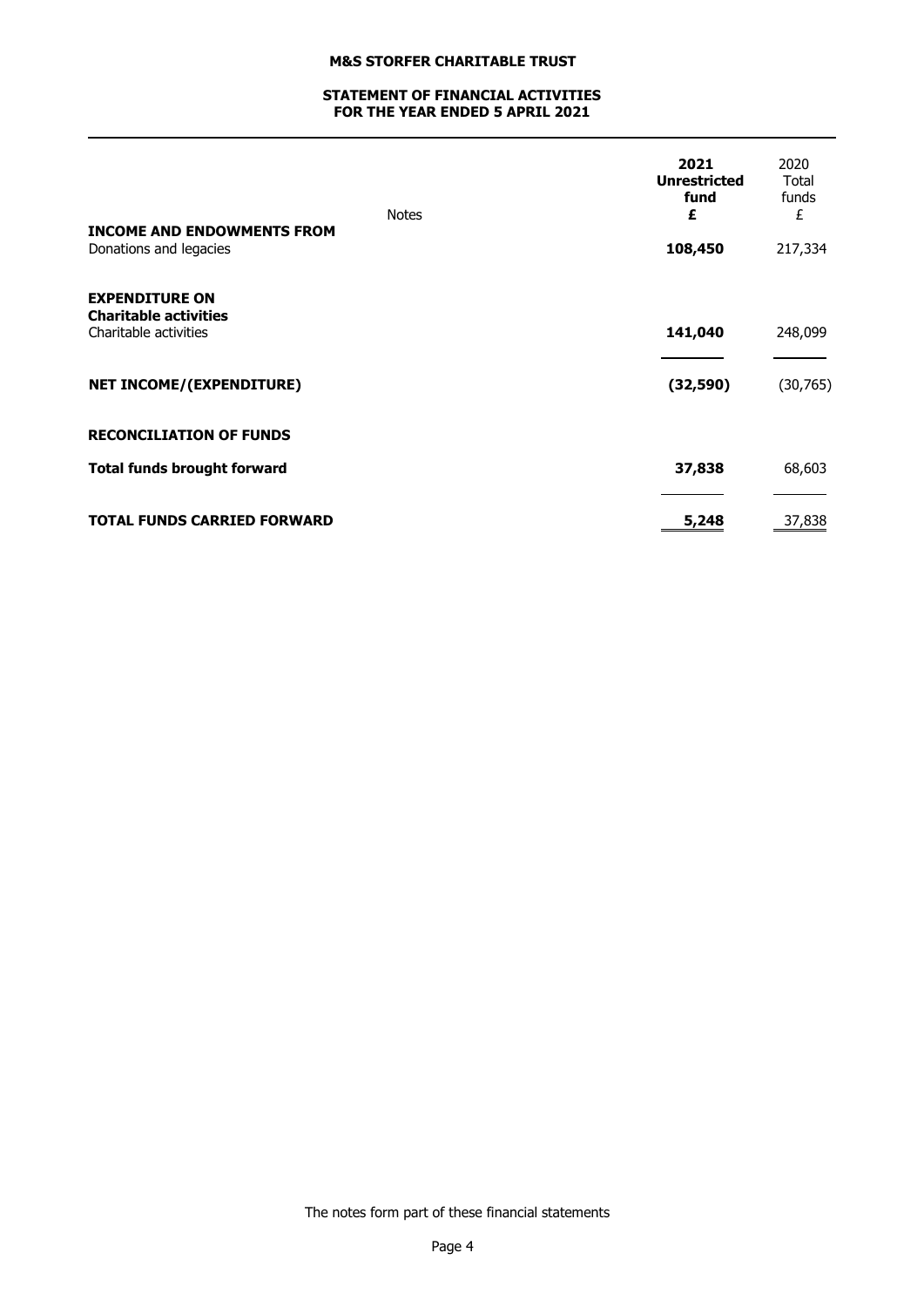## **BALANCE SHEET 5 APRIL 2021**

|                                                         | <b>Notes</b>   | 2021<br><b>Unrestricted</b><br>fund<br>£ | 2020<br>Total<br>funds<br>£ |
|---------------------------------------------------------|----------------|------------------------------------------|-----------------------------|
| <b>CURRENT ASSETS</b><br><b>Debtors</b><br>Cash at bank | $\overline{4}$ | 40,875<br>24,397                         | 40,625<br>57,237            |
| <b>CREDITORS</b>                                        |                | 65,272                                   | 97,862                      |
| Amounts falling due within one year                     | 5              | (60, 024)                                | (60, 024)                   |
| <b>NET CURRENT ASSETS</b>                               |                | 5,248                                    | 37,838                      |
| <b>TOTAL ASSETS LESS CURRENT LIABILITIES</b>            |                | 5,248                                    | 37,838                      |
| <b>NET ASSETS/(LIABILITIES)</b><br><b>FUNDS</b>         |                | <u>5,248</u>                             | 37,838                      |
| Unrestricted funds<br><b>TOTAL FUNDS</b>                |                | 5,248<br>5,248<br>$\equiv$               | 37,838<br>37,838            |

The financial statements were approved by the Board of Trustees and authorised for issue on 10 January 2022 and were signed on its behalf by:

Mr M Storfer - Trustee

The notes form part of these financial statements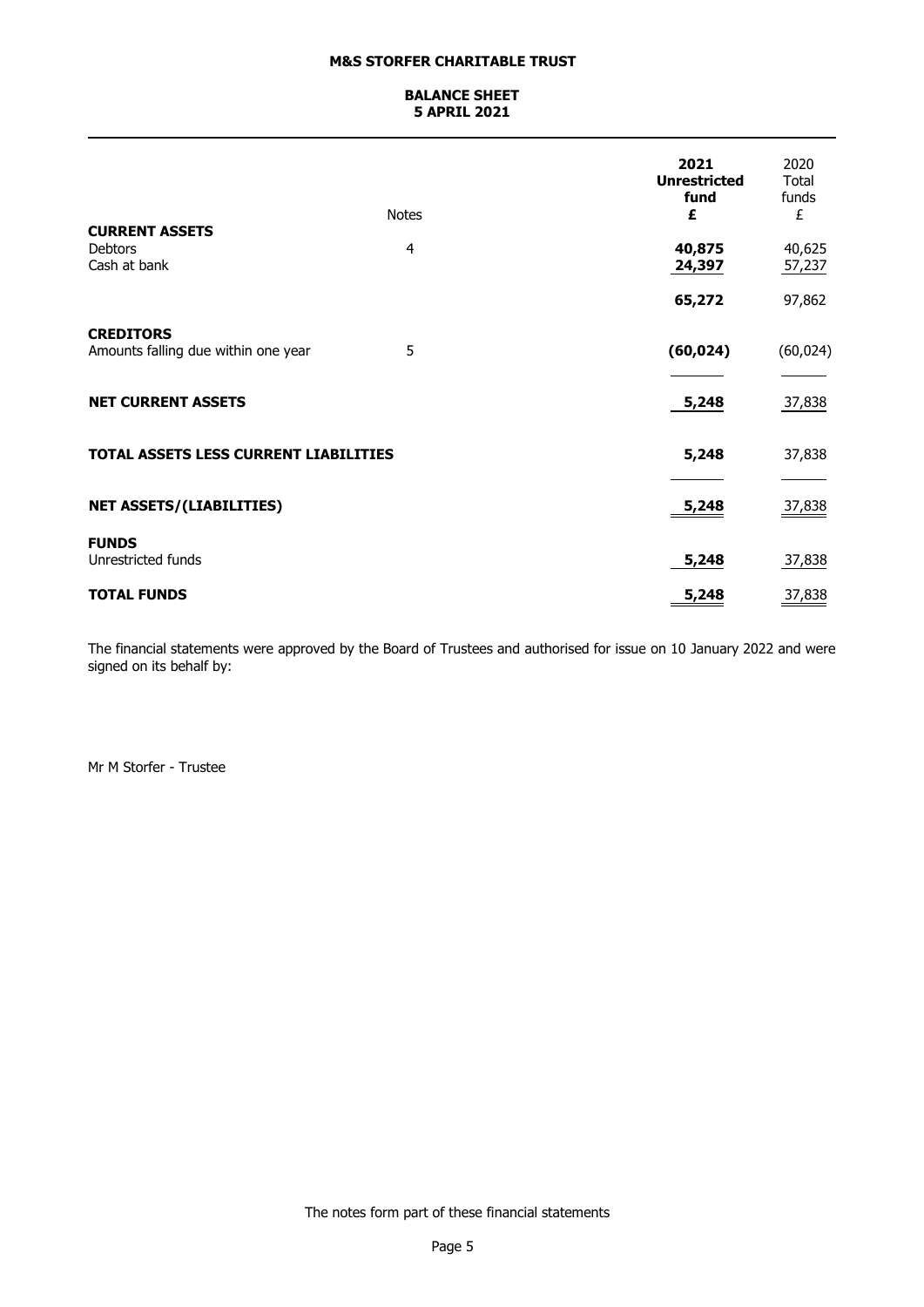### **NOTES TO THE FINANCIAL STATEMENTS FOR THE YEAR ENDED 5 APRIL 2021**

## **1. ACCOUNTING POLICIES**

#### **Basis of preparing the financial statements**

The financial statements of the charity, which is a public benefit entity under FRS 102, have been prepared in accordance with the Charities SORP (FRS 102) 'Accounting and Reporting by Charities: Statement of Recommended Practice applicable to charities preparing their accounts in accordance with the Financial Reporting Standard applicable in the UK and Republic of Ireland (FRS 102) (effective 1 January 2019)', Financial Reporting Standard 102 'The Financial Reporting Standard applicable in the UK and Republic of Ireland' and the Charities Act 2011. The financial statements have been prepared under the historical cost convention.

#### **Financial reporting standard 102 - reduced disclosure exemptions**

The charity has taken advantage of the following disclosure exemptions in preparing these financial statements, as permitted by FRS 102 'The Financial Reporting Standard applicable in the UK and Republic of Ireland':

the requirements of Section 7 Statement of Cash Flows.

#### **Income**

All income is recognised in the Statement of Financial Activities once the charity has entitlement to the funds, it is probable that the income will be received and the amount can be measured reliably.

#### **Expenditure**

Liabilities are recognised as expenditure as soon as there is a legal or constructive obligation committing the charity to that expenditure, it is probable that a transfer of economic benefits will be required in settlement and the amount of the obligation can be measured reliably. Expenditure is accounted for on an accruals basis and has been classified under headings that aggregate all cost related to the category. Where costs cannot be directly attributed to particular headings they have been allocated to activities on a basis consistent with the use of resources.

Grants offered subject to conditions which have not been met at the year end date are noted as a commitment but not accrued as expenditure.

#### **Taxation**

The charity is exempt from tax on its charitable activities.

#### **Fund accounting**

Unrestricted funds can be used in accordance with the charitable objectives at the discretion of the trustees.

Restricted funds can only be used for particular restricted purposes within the objects of the charity. Restrictions arise when specified by the donor or when funds are raised for particular restricted purposes.

Further explanation of the nature and purpose of each fund is included in the notes to the financial statements.

### **2. GRANTS PAYABLE**

|                       | 2021    | 2020    |
|-----------------------|---------|---------|
|                       |         |         |
| Charitable activities | 140,140 | 247,059 |
|                       |         |         |

A summary of grants made to institutions during the year is as follows:

| Name of institution                     | Amount $(E)$ |
|-----------------------------------------|--------------|
| Jewish Futures Trust Limited            | 20,000       |
| Give It Forward Today                   | 10,000       |
| Ezras Hakohol Trust                     | 10,000       |
| Ami Community Aid                       | 10,000       |
| The Talmud Torah Machzikei Hadass Trust | 10,000       |
| Chana Charity Limited                   | 10,000       |
| The Edgware Foundation                  | 10,000       |
| <b>MGS Charitable Trust</b>             | 10,000       |
| Other                                   | 50,140       |